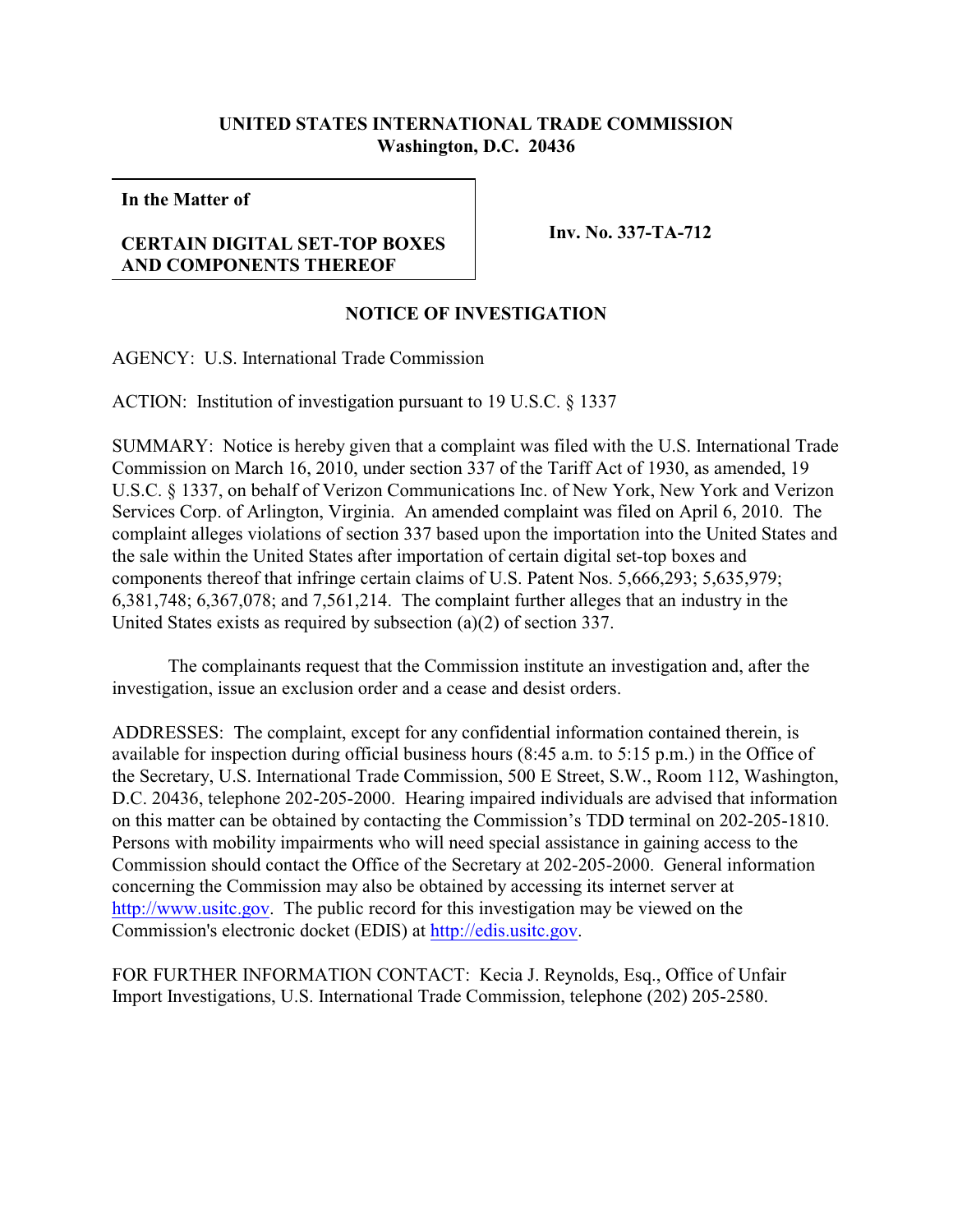AUTHORITY: The authority for institution of this investigation is contained in section 337 of the Tariff Act of 1930, as amended, and in section 210.10 of the Commission's Rules of Practice and Procedure, 19 C.F.R. § 210.10 (2010).

SCOPE OF INVESTIGATION: Having considered the complaint, the U.S. International Trade Commission, on April 14, 2010, ORDERED THAT –

(1) Pursuant to subsection (b) of section 337 of the Tariff Act of 1930, as amended, an investigation be instituted to determine whether there is a violation of subsection (a)(1)(B) of section 337 in the importation into the United States, the sale for importation, or the sale within the United States after importation of certain digital set-top boxes and components thereof that infringe one or more of claim 38 of U.S. Patent No. 5,666,293; claim 14 of U.S. Patent No. 5,635,979; claim 13 of U.S. Patent No. 6,381,748; claim 14 of U.S. Patent No. 6,367,078; and claim 5 of U.S. Patent No. 7,561,214 and whether an industry in the United States exists as required by subsection (a)(2) of section 337;

(2) For the purpose of the investigation so instituted, the following are hereby named as parties upon which this notice of investigation shall be served:

(a) The complainants are –

Verizon Communications Inc. 140 West Street New York, NY 10007

Verizon Services Corp. 1320 North Court House Road Arlington, VA 22201

(b) The respondent is the following entity alleged to be in violation of section 337, and is the party upon which the complaint is to be served:

> Cablevision Systems Corp. 1111 Stewart Avenue Bethpage, NY 11714